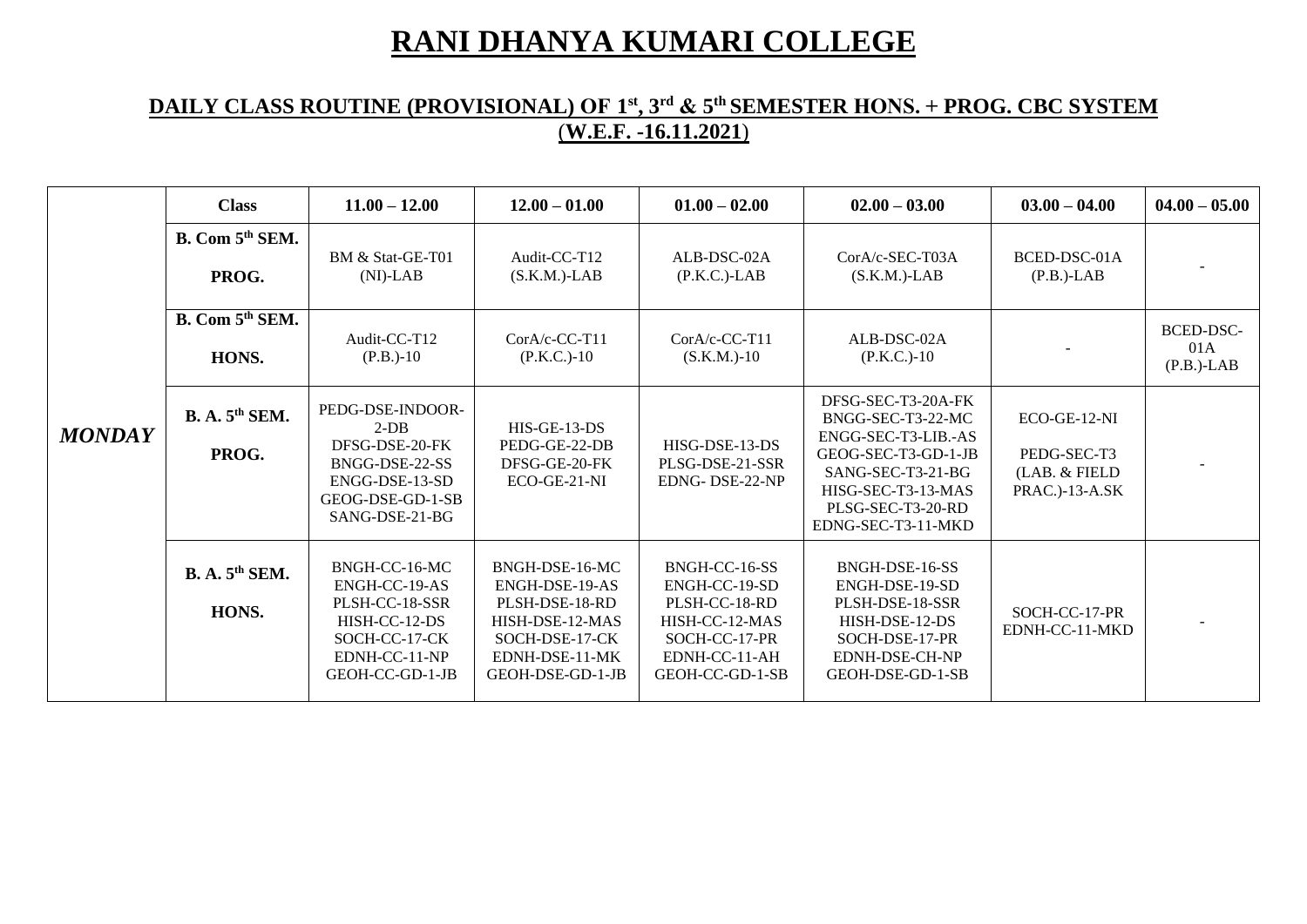|                | <b>Class</b>                               | $11.00 - 12.00$                                                                                                                          | $12.00 - 01.00$                                                                                                        | $01.00 - 02.00$                                                                               | $02.00 - 03.00$                                                                                                                   | $03.00 - 04.00$                             | $04.00 - 05.00$          |
|----------------|--------------------------------------------|------------------------------------------------------------------------------------------------------------------------------------------|------------------------------------------------------------------------------------------------------------------------|-----------------------------------------------------------------------------------------------|-----------------------------------------------------------------------------------------------------------------------------------|---------------------------------------------|--------------------------|
| <b>TUESDAY</b> | B. Com 1st SEM.<br>PROG.                   | FA1-CC-T01<br>$(P.K.C.)$ -LAB                                                                                                            | $LCC$ -(ENG)-16-SD                                                                                                     | PM-CC-T02<br>$(P.B.)$ -LAB                                                                    | FA1-CC-T01<br>$(S.K.M.)$ -LAB-                                                                                                    | AECC-BNG-16-<br><b>MC</b><br>AECC-ENG-17-SD |                          |
|                | B. Com 1 <sup>st</sup> SEM.<br>HONS.       | FA1-CC-T01<br>$(S.K.M.)-10$                                                                                                              | $ME-GE-T03$<br>$(NI)-10$                                                                                               | FA1-CC-T01<br>$(P.K.C.)-10$                                                                   | PM-CC-T02<br>$(P.B.)-10$                                                                                                          | AECC-ENVS-22-<br><b>PB</b>                  | ME-GE-T03<br>$(MKD)-10-$ |
|                | <b>B. A.</b> 1 <sup>st</sup> SEM.<br>PROG. | PEDG-CC-T1-FIELD<br>PRAC .- A.SK<br>DFSG-CC-T1-20-MONI<br>BNGG-CC-T1-22-SS<br>ENGG-CC-T1-13-AS<br>GEOG-CC-T1-GD-2-PG<br>SANG-CC-T1-21-BG | $LCC$ - $(ENG)$ -16-SD                                                                                                 | HISG-CC-T1-16-DS<br>EDNG-CC-T1-22-AH<br>PLSG-CC-T1-21-SSR                                     | BNGG-CC-T1-22-SS<br>ENGG-CC-T1-LIB.-<br>AS.<br>GEOG-CC-T1-GD-2-<br>PG<br>SANG-CC-T1-21-BG<br>PEDG-CC-T1-13-DB<br>DFSG-CC-T1-20-FK | AECC-BNG-16-<br>MC<br>AECC-ENG-17-SD        |                          |
|                | B. A. 1 <sup>st</sup> SEM.<br>HONS.        | BNGH-CC-16-MC<br>ENGH-CC-19-ASB<br>PLSH-CC-18-RD<br>HISH-CC-12-GS<br>SOCH-CC-17-PR<br>EDNH-CC-11-MK<br>GEOH-CC-GD-1-SB                   | BNGH-CC-16-SS<br>ENGH-CC-19-AS<br>PLSH-CC-18-SSR<br>HISH-CC-12-DS<br>SOCH-CC-17-CK<br>EDNH-CC-11-NP<br>GEOH-CC-GD-1-JB | EDN-GE-T1-11-NP<br>PLS-GE-T1-18-RD<br>HIS-GE-T1-12-GS<br>PED-GE-T1-13-DB<br>$ECO-GE-T1-17-NI$ | BNGH-CC-16-MC<br>ENGH-CC-19-SD<br>PLSH-CC-18-SM<br>HISH-CC-12-DS<br>SOCH-CC-17-PR<br>EDNH-CC-11-MKD<br>GEOH-CC-GD-1-JB            | AECC-ENVS-22-<br><b>PB</b>                  |                          |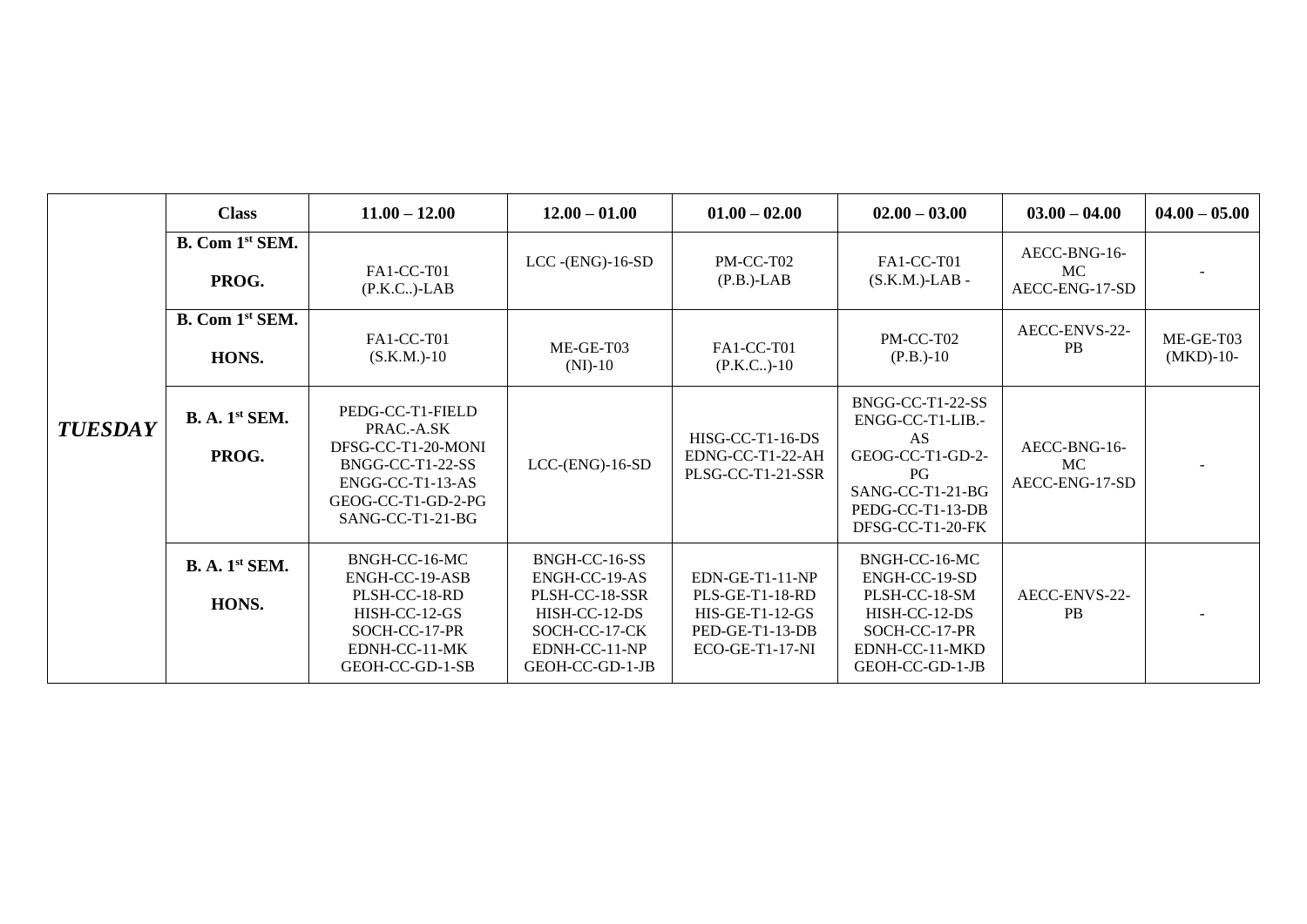|                  | <b>Class</b>                               | $11.00 - 12.00$                                                                                                        | $12.00 - 01.00$                                                                                                       | $01.00 - 02.00$                                                                                                          | $02.00 - 03.00$                                                                                                         | $03.00 - 04.00$                                                                                                | $04.00 - 05.00$               |
|------------------|--------------------------------------------|------------------------------------------------------------------------------------------------------------------------|-----------------------------------------------------------------------------------------------------------------------|--------------------------------------------------------------------------------------------------------------------------|-------------------------------------------------------------------------------------------------------------------------|----------------------------------------------------------------------------------------------------------------|-------------------------------|
|                  | B. Com 1st SEM.<br>PROG.                   | FA1-CC-T01<br>$(S.K.M.)$ -LAB                                                                                          | AECC-BNG-22-SS<br>AECC-ENG-13-AS                                                                                      | PM-CC-T02-(P.B.)-<br><b>LAB</b>                                                                                          | $LCC(ENG)-22-ASB$                                                                                                       | PM-CC-T02<br>$(B.B.)$ -LAB                                                                                     | FA1-CC-T01<br>$(P.K.C.)$ -LAB |
|                  | B. Com 1 <sup>st</sup> SEM.<br>HONS.       | AECC-ENVS-22-PB                                                                                                        | FA1-CC-T01<br>$(P.K.C.)-10$                                                                                           | PM-CC-T02<br>$(B.B.)-10$                                                                                                 | ME-GE-T03<br>$(NI)-10$                                                                                                  | PM-CC-T02<br>$(P.B.)-10$                                                                                       |                               |
| <b>WEDNESDAY</b> | B. A. 1 <sup>st</sup> SEM.<br>PROG.        | PEDG-CC-T1-13-DB<br>DFSG-CC-T1-12-FK<br>BNGG-CC-T1-16-MC<br>ENGG-CC-T1-17-AS<br>GEOG-CC-T1-GD-2-SB<br>SANG-CC-T1-11-BG | AECC-BNG-22-SS<br>AECC-ENG-13-AS                                                                                      | HISG-CC-T1-20-DS<br>EDNG-CC-T1-22-NP<br>PLSG-CC-T1-21-RD                                                                 | $LCC(ENG)-22-ASB$                                                                                                       | ENGG-CC-T1-19-SD<br>GEOG-CC-T1-GD-2-<br>JB<br>SANG-CC-T1-21-BG<br>DFSG-CC-T1-20-FK<br>PEDG-CC-T1-13-BS         |                               |
|                  | <b>B. A.</b> 1 <sup>st</sup> SEM.<br>HONS. | AECC-ENVS-22-PB                                                                                                        | BNGH-CC-16-TC<br>ENGH-CC-19-SD<br>PLSH-CC-18-RD<br>HISH-CC-12-DS<br>SOCH-CC-17-PR<br>EDNH-CC-11-NP<br>GEOH-CC-GD-1-JB | BNGH-CC-16-MC<br>ENGH-CC-19-ASB<br>PLSH-CC-18-SSR<br>HISH-CC-12-MAS<br>SOCH-CC-17-CK<br>EDNH-CC-11-MK<br>GEOH-CC-GD-1-JB | BNGH-CC-16-SS<br>ENGH-CC-19-PSR<br>PLSH-CC-18-RD<br>HISH-CC-12-GS<br>SOCH-CC-17-PR<br>EDNH-CC-11-MKD<br>GEOH-CC-GD-1-PG | EDN-GE-T1-11-NP<br>PLS-GE-T1-18-SSR<br>$HIS-GE-T1-12-DS$<br>ECO-GE-T1-17-NI<br>PED-GE-T1-FIELD<br>PRAC .- A.SK |                               |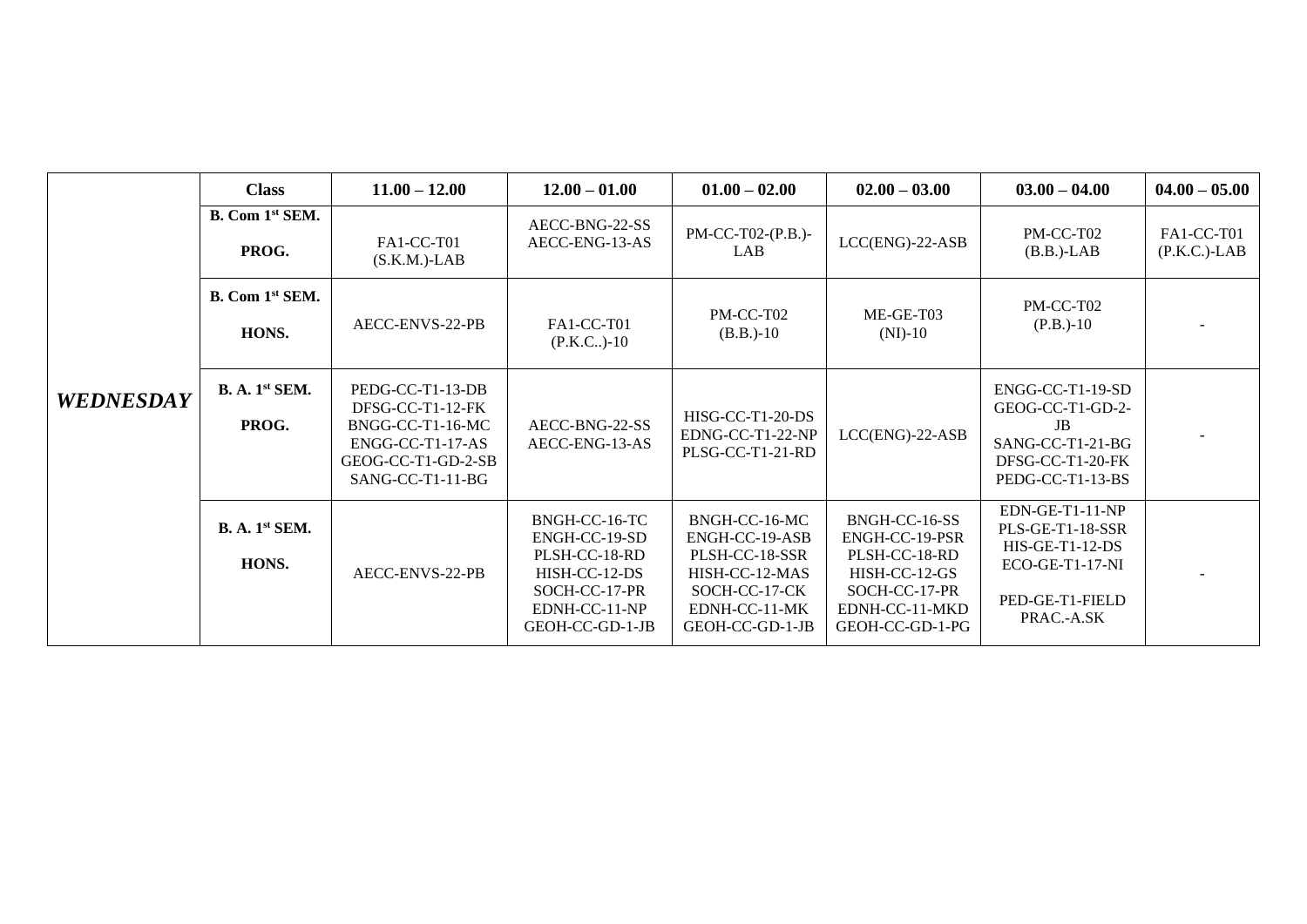|                 | <b>Class</b>                   | $11.00 - 12.00$                                                                                    | $12.00 - 01.00$                                                                                                        | $01.00 - 02.00$                                                                                                                                                                                                           | $02.00 - 03.00$                                                                                                            | $03.00 - 04.00$                                                                                                        | $04.00 - 05.00$                          |
|-----------------|--------------------------------|----------------------------------------------------------------------------------------------------|------------------------------------------------------------------------------------------------------------------------|---------------------------------------------------------------------------------------------------------------------------------------------------------------------------------------------------------------------------|----------------------------------------------------------------------------------------------------------------------------|------------------------------------------------------------------------------------------------------------------------|------------------------------------------|
|                 | B. Com 3rd SEM.<br>HONS.       | IT Laws-CC-T-06<br>$(B.B.)$ -LAB                                                                   | HRM-CC-T07<br>$(S.K.M.)$ LAB                                                                                           | E-Comm-SEC-T-01A<br>$(P.K.C.)$ -LAB                                                                                                                                                                                       | HRM-CC-T07<br>$(P.B.)$ -LAB                                                                                                | IT Laws-CC-T-06<br>$(B.B.)$ -LAB                                                                                       | IT Laws-CC-<br>$T-06$<br>$(P.K.C.)$ -LAB |
| <b>THURSDAY</b> | <b>B. A. 3rd SEM.</b><br>PROG. | PEDG-CC-T3-13-DB<br>DFSG-CC-T3-20-FK<br>BNGG-CC-T3-16-TC<br>ENGG-CC-T3-18-AS<br>GEOG-CC-T3-GD-1-JB | HISG-CC-T3-13-DS<br>PLSG-CC-T3-21-<br><b>SSR</b><br>EDNG-CC-T3-22-<br><b>MK</b>                                        | BNGG-SEC-T1-16-SS<br>ENGG-SEC-T1-19.-SD<br>PLSG-SEC-T1-18-SSR<br>HISG-SEC-T1-12-MAS<br>EDNG-SEC-T1-11-MK<br>GEOG-SEC-T1-GD-1-SB<br>DFSG-SEC-T1-20-MONI<br>$SANG-SEC-T1-21-BG$<br>PEDG-SEC-T1(LAB.<br><b>PRAC.</b> )-13-BS | $LCC$ - $(ENG)$ -22-AS                                                                                                     | BNGG-CC-T3-22-SS<br>ENGG-CC-T3-13-<br>AS<br>SANG-CC-T3-21-<br>BG<br>GEOG-CC-T3-GD-<br>$2-PG$                           |                                          |
|                 | <b>B. A. 3rd SEM.</b><br>HONS. | EDN-GE-11-NP<br>SAN-GE-17-BG<br>SOC-GE-19-PR<br>PED-GE-12-BS                                       | BNGH-CC-16-MC<br>ENGH-CC-19-ASB<br>PLSH-CC-18-RD<br>HISH-CC-12-GS<br>SOCH-CC-17-SM<br>EDNH-CC-11-NP<br>GEOH-CC-GD-1-PG | BNGH-SEC-T1-16-SS<br>ENGH-SEC-T1-19-SD<br>PLSH-SEC-T1-18-SSR<br>HISH-SEC-T1-12-MAS<br>SOCH-SEC-T1-17-CK<br>EDNH-SEC-T1-11-MK<br>GEOH-SEC-T1-GD-1-SB                                                                       | BNGH-CC-16-MC<br>ENGH-CC-19-PSR<br>PLSH-CC-18-SM<br>HISH-CC-12-DS<br>SOCH-CC-17-PR<br>EDNH-CC-11-AH<br>GEOH-CC-GD-1-<br>JB | BNGH-CC-16-MC<br>ENGH-CC-19-SD<br>PLSH-CC-18-RD<br>HISH-CC-12-MAS<br>SOCH-CC-17-CK<br>EDNH-CC-11-NP<br>GEOH-CC-GD-1-SB |                                          |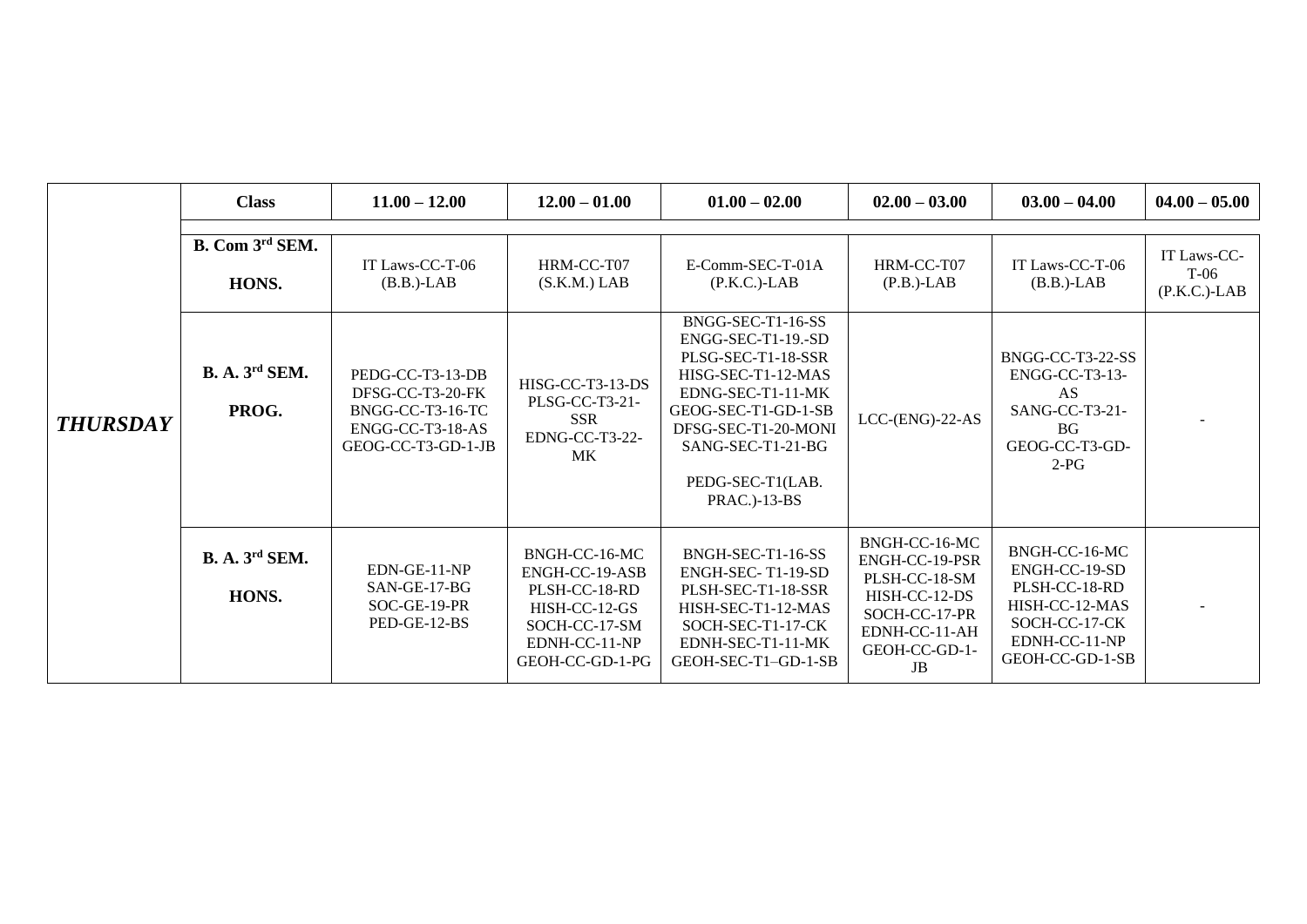|               | <b>Class</b>                   | $11.00 - 12.00$                                                                                          | $12.00 - 01.00$                                                                      | $01.00 - 02.00$                                                                                                                                                                          | $02.00 - 03.00$                                                                                                        | $03.00 - 04.00$                                                                   | $04.00 - 05.00$ |
|---------------|--------------------------------|----------------------------------------------------------------------------------------------------------|--------------------------------------------------------------------------------------|------------------------------------------------------------------------------------------------------------------------------------------------------------------------------------------|------------------------------------------------------------------------------------------------------------------------|-----------------------------------------------------------------------------------|-----------------|
| <b>FRIDAY</b> |                                |                                                                                                          |                                                                                      |                                                                                                                                                                                          |                                                                                                                        |                                                                                   |                 |
|               | B. Com 3rd SEM.                | FA2-CC-T05                                                                                               | IT Laws-CC-T-06                                                                      | FA2-CC-T05                                                                                                                                                                               | ME-GE-T03                                                                                                              | E-Comm-SEC-T-                                                                     |                 |
|               | HONS.                          | $(S.K.M.)$ -LAB                                                                                          | $(B.B.)$ -LAB                                                                        | $(P.K.C.)$ -LAB                                                                                                                                                                          | $(NI)-LAB$                                                                                                             | 01A<br>$(P.B.)$ -LAB                                                              |                 |
|               | <b>B. A. 3rd SEM.</b><br>PROG. | DFSG-CC-T3-19-<br><b>MONI</b><br>BNGG-CC-T3-16-MC<br>ENGG-CC-T3-18-SD<br>GEOG-CC-T3-GD-1-<br>$_{\rm JB}$ | HISG-CC-T3-13-MAS<br>PLSG-CC-T3-18-RD<br>EDNG-CC-T3-11-NP                            | BNGG-SEC-T1-16-MC<br>ENGG-SEC-T1-19-AS<br>PLSG-SEC-T1-18-RD<br>HISG-SEC-T1-12-DS<br>EDNG-SEC-T1-11-NP<br>GEOG-SEC-T1-GD-1-JB<br>DFSG-SEC-T1-20-MONI<br>PEDG-SEC-(LAB.<br>PRAC.)-T1-13-BS | $LCC$ - $(ENG)$ -22- $PSR$                                                                                             | BNGG-CC-T3-22-SS<br>ENGG-CC-T3-11-<br><b>SD</b><br>PEDG-CC-T3-13-BS               |                 |
|               | <b>B. A. 3rd SEM.</b><br>HONS. | EDN-GE-11-NP<br>SOC-GE-17-PR<br>PED-GE-(LAB<br><b>PRAC.</b> )-12 -BS                                     | BNGH-CC-16-SS<br>ENGH-CC-19-ASB<br>HISH-CC-12-DS<br>SOCH-CC-17-PR<br>GEOH-CC-GD-1-JB | BNGH-SEC-T1-16-MC<br>ENGH-SEC-T1-19-AS<br>PLSH-SEC-T1-18-RD<br>HISH-SEC-T1-12-DS<br>SOCH-SEC-T1-17-PR<br>EDNH-SEC-T1-11-NP<br>GEOH-SEC-T1-GD-1-JB                                        | BNGH-CC-16-SS<br>ENGH-CC-19-SD<br>PLSH-CC-18-RD<br>HISH-CC-12-MAS<br>SOCH-CC-17-PR<br>EDNH-CC-11-NP<br>GEOH-CC-GD-1-JB | BNGH-CC-16-TC<br>ENGH-CC-19-AS<br>PLSH-CC-18-RD<br>HISH-CC-12-DS<br>SOCH-CC-17-PR |                 |